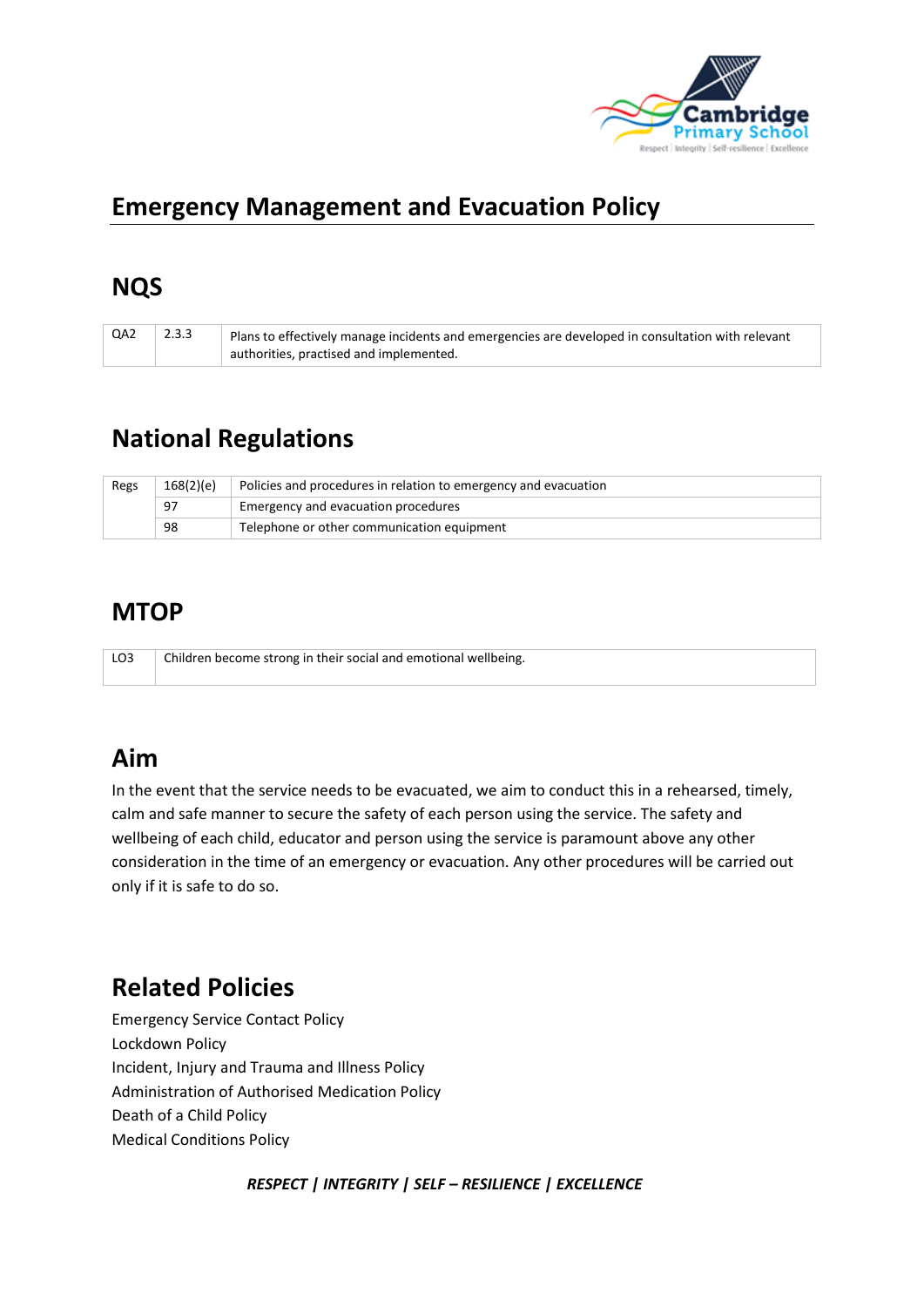

## **Implementation**

The Approved Provider or Nominated Supervisor is responsible for ensuring our service has an Emergency Management Plan (EMP) in place that has considered all relevant risks, includes procedures for evacuation, lockdown, lockout and "shelter-in-place," emergency response procedures and drills and training schedules.

Our EMP will be developed by the Approved Provider.

The Approved Provider or Nominated Supervisor is responsible for:

• Identifying the risks and threats that could produce an emergency situation. They will conduct a risk assessment to identify potential emergencies that could affect our service and use this to prepare emergency and evacuation procedures. An evacuation may be necessary in the event of a fire, chemical spill, bomb scare, earthquake, siege, flood etc. Local emergency services will be consulted for advice including local fire services, police, ambulance, local government, community leaders and other relevant agencies. The advice will include information about evacuation routes and assembly points.

We will use the risk assessment template in the Guide to Developing an Emergency [Management Plan to](http://www.education.vic.gov.au/childhood/providers/support/Pages/emergency.aspx) identify and assess potential risks.

- Developing the EMP.
- Ensuring the EMP can be easily identified and is accessible.
- Ensuring that visitors and relief staff are aware of the emergency response procedures.
- Implementing the EMP including:
	- o **Disseminating information** about the EMP and the procedures relating to emergency management and evacuation to staff, children, visitors and families. Families will receive written notification from the service. We will use informal games and discussions to familiarise children with our evacuation and emergency procedures.
	- o **Scheduling training for** all educators, staff and volunteers. This will include ensuring educators are provided with training on how to use fire extinguishers, fire blankets and other emergency equipment
	- *RESPECT | INTEGRITY | SELF – RESILIENCE | EXCELLENCE*  o **Testing t**he EMP every quarter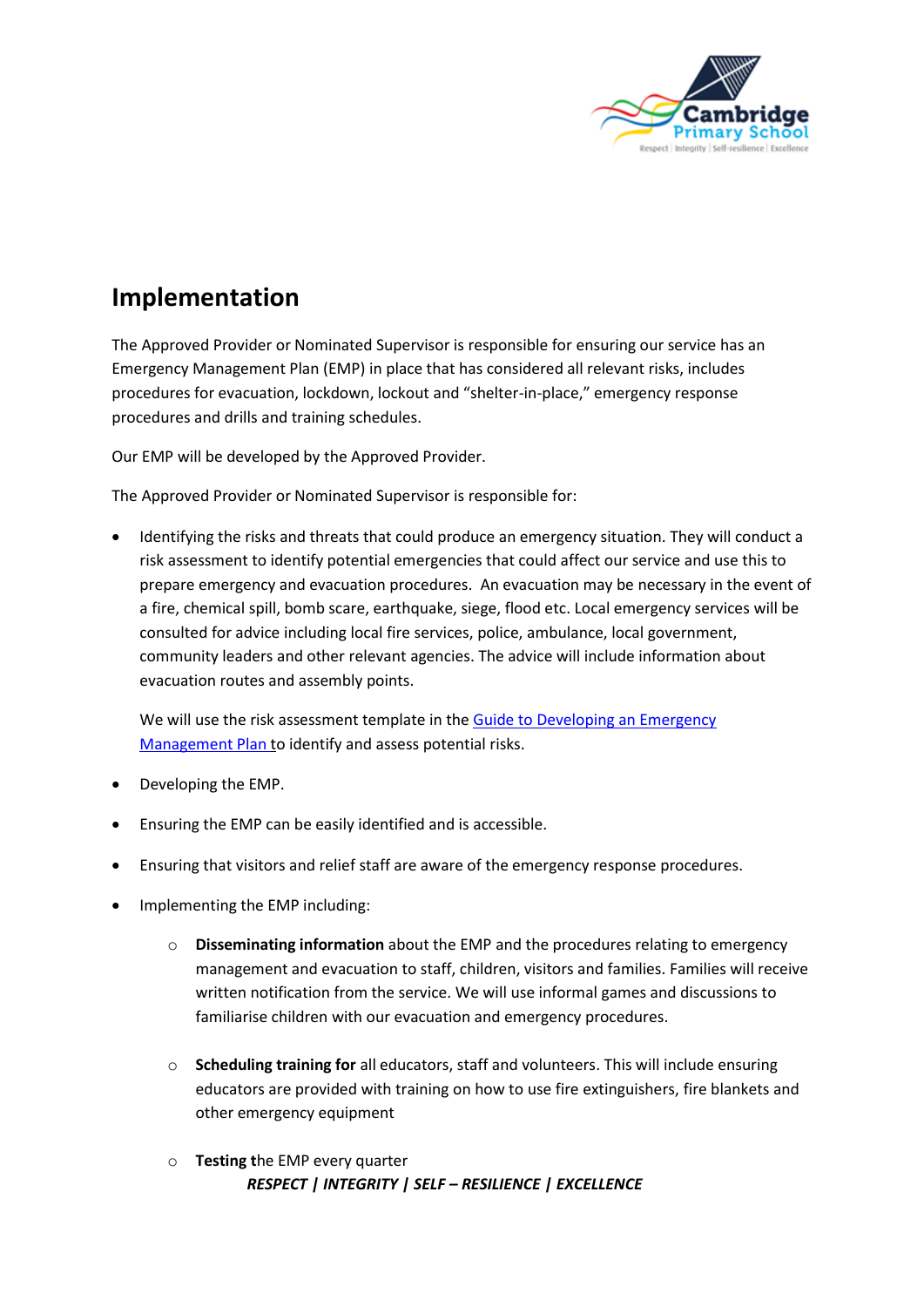

- o **Reviewing t**he EMP annually.
- Keeping records of all emergencies.
- Keeping records of meetings.

Our service will use the Department of Education and Early Childhood Development [EMP template](http://www.education.vic.gov.au/childhood/providers/support/Pages/emergency.aspx).

## **Emergency Management Plan Procedures**

The Approved Provider or Nominated Supervisor is responsible for implementing procedures when an emergency situation arises.

We will implement the procedures outlined in the Guide to Developing an Emergency Management [Plan](http://www.education.vic.gov.au/childhood/providers/support/Pages/emergency.aspx) which we have adapted for our service and attached. If we identify additional threats or emergencies these are also attached.

#### **Communication**

We will ensure we have access to reliable communication channels in the event of an emergency by maintaining access to a telephone (such as fixed-line telephone, mobile phone, satellite phone, 2 way radio, video conferencing equipment) at all times.

Our main telephone is located at the office desk.

If there is a complete loss of electricity and the telephones at the service are not available, the mobile phone can be used at all times to ensure educators can make emergency contact.

## **Emergency Communication Plan**

We will ensure all educators, staff, visitors, volunteers and families are aware of our emergency evacuation procedures through:

- the emergency telephone numbers are prominently displayed near the telephones at the office desk.
- the display of evacuation diagrams based on our floor plans prominently near each exit

The Evacuation Diagram will include: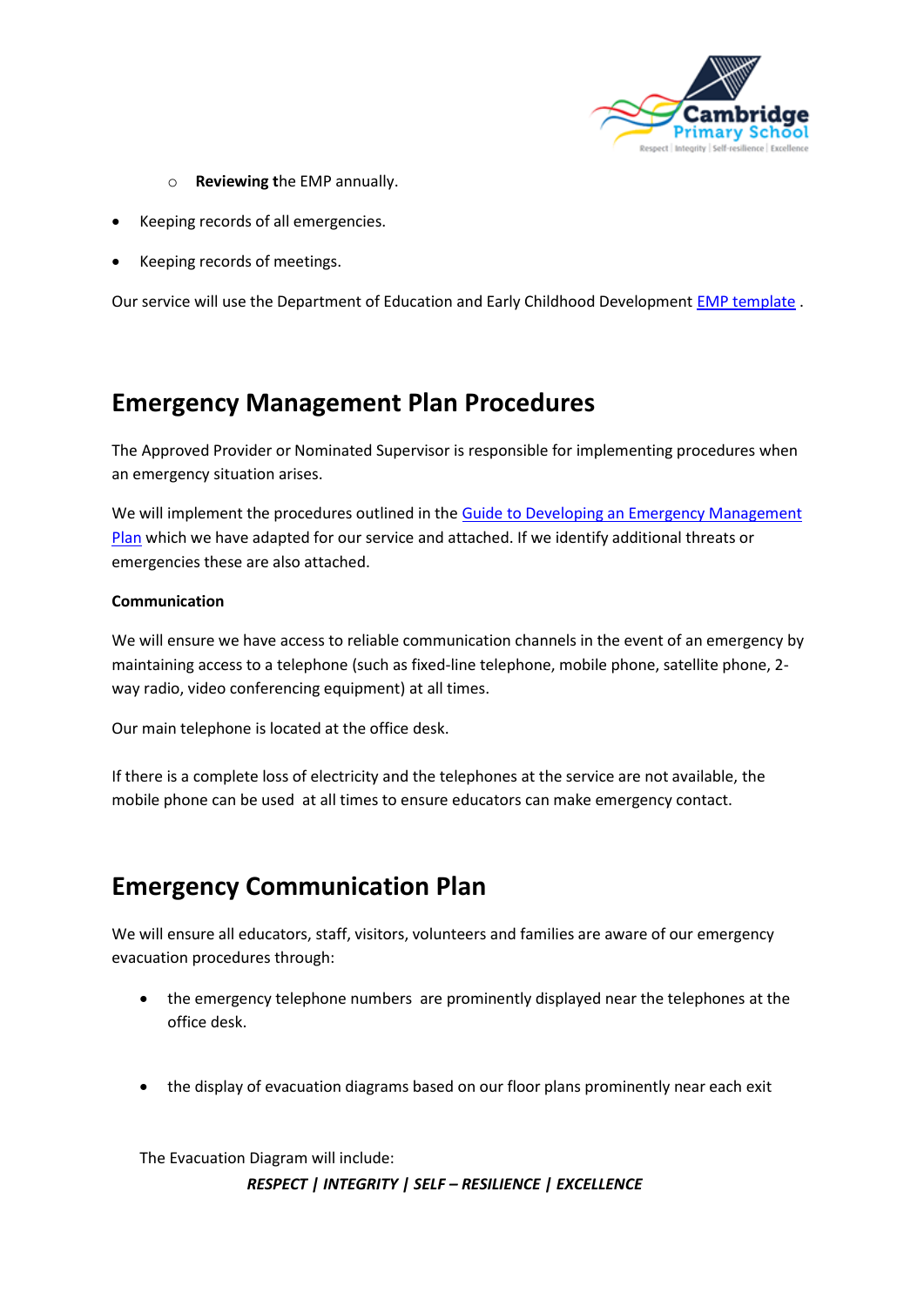

- o an A4 size diagram of the floor or area
- o a title eg Evacuation Plan
- o the "You are here" location
- o designated exits in green
- o communication equipment and where installed in red
- o hose reels, hydrants, extinguishers in red.
- o designated shelter-in-place location and assembly area.
- o date plan validated.
- o location of assembly areas
- o a legend.
- $\circ$  Regular reminders to families via email and newsletters that we maintain a Register of emergency telephone numbers for families and we must have current contact information. The Register is located in the office.

## **Emergency and Evacuation Procedures and Drills**

#### **Rehearsal Evacuation Drill (Every Three Months)**

The service will add to each child's sense of security, predictability and safety, and ensure all educators and staff are familiar with our emergency evacuation procedures, by conducting rehearsal evacuation drills every three months. We will develop a schedule for conducting drills for the different types of emergencies identified in our EMP. The drills:

- will take place at various times of the day and week (rather than always on a Tuesday at 10 am for example) to ensure all children and staff members get the opportunity to rehearse. All persons present at the service during the evacuation drill must participate accordingly.
- will be documented and assessed against specific outcomes using the templates in the Guide to [Developing an Emergency Management Plan.](http://www.education.vic.gov.au/childhood/providers/support/Pages/emergency.aspx) We will appoint an observer to evaluate our drills.
- will be followed by a debriefing session to identify any improvements that may be made to the procedures. Any staff training needs will be identified and action taken to implement the relevant training.

### **Sources**

**Education and Care Services National Regulations 2011 National Quality Standard Occupational Health and Safety Act 2004 Emergency Management Act 1986**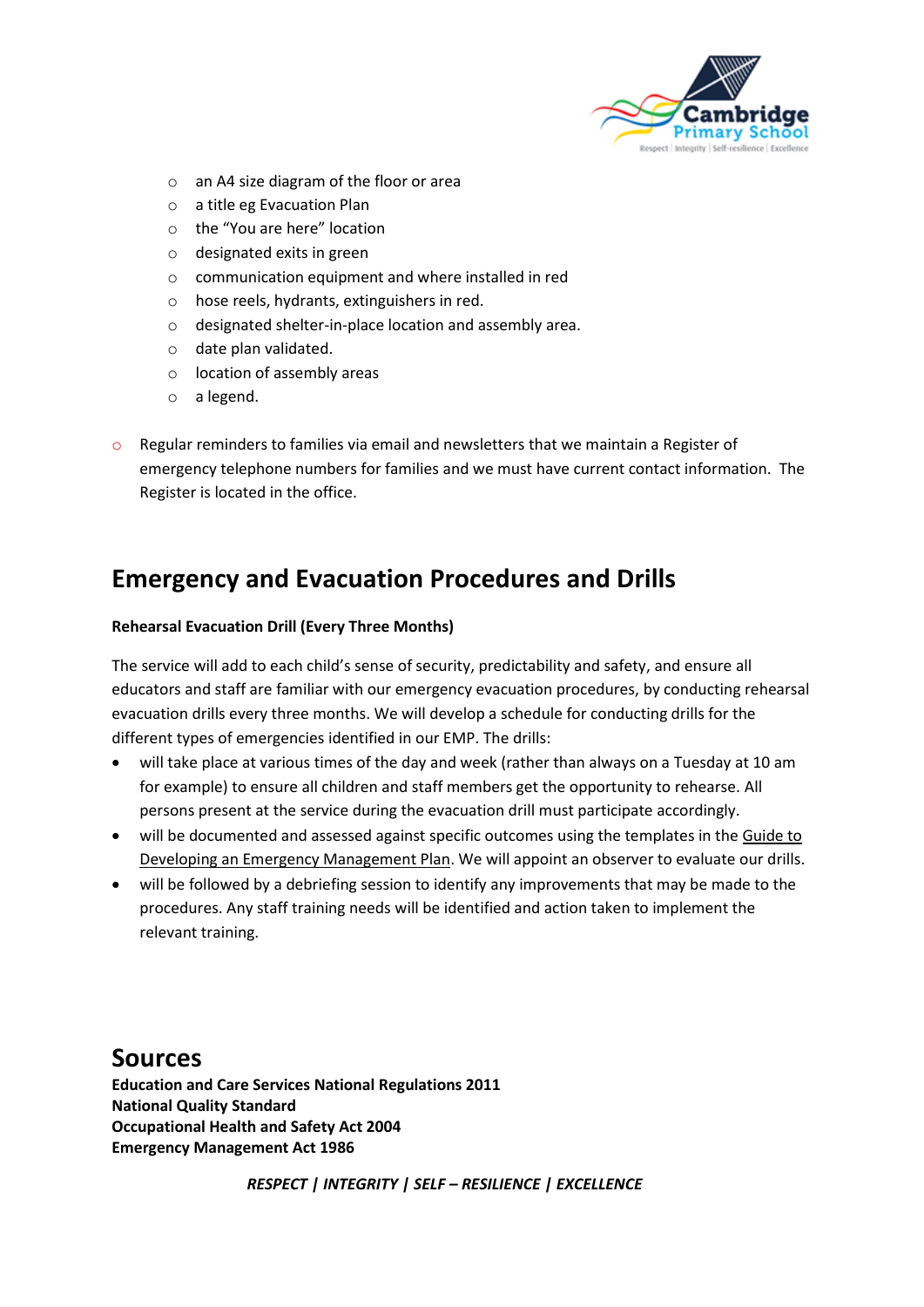

#### **Guide to Developing an Emergency Management Plan by DEECD Victoria**

### **Review**

The policy will be reviewed annually by the Out of School Hours Care subcommittee of School Council.

| <b>Ratification Date</b> | <b>Review Date</b> | <b>Version Number</b> | Date Produced |
|--------------------------|--------------------|-----------------------|---------------|
| November 2019            | Year 2020          |                       | October 2015  |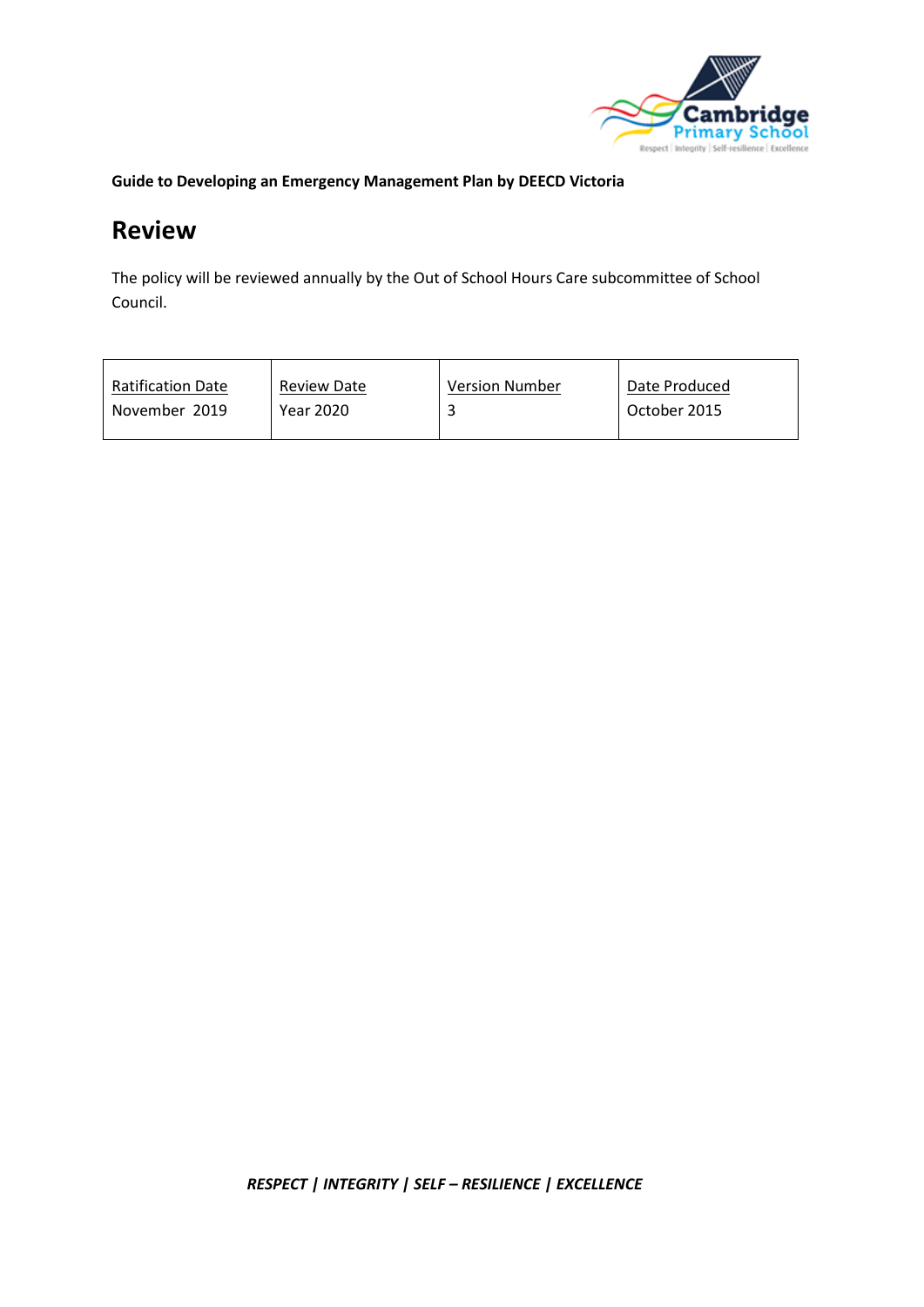

**Appendix A**

## **Emergency Procedures**

### **On-site evacuation procedure**

If it is unsafe for children, staff and visitors to remain inside the building, the children's service will be evacuated. The Approved Provider or Nominated Supervisor will take charge and activate the emergency evacuation procedures.

- sound the alarm or whistle. Any educators on breaks will return to their group of children to assist with the evacuation.
- Call 000.
- Inform emergency services of the nature of the emergency (e.g. "There is smoke in the building").
- If the decision to evacuate on-site is made, evacuate staff, children and visitors out of the building in accordance with the evacuation plan, checking toilet, kitchen, playrooms to the oval/big gymnasium/Truman Gymnasium if this is the evacuation option.
- Take the children's attendance list (sign in/sign out roll), staff roster and your Emergency Kit/First Aid kit.
- Once at assembly area, educators will ensure children in their groups are accounted for. The Approved Provider or Nominated Supervisor will liaise with educators to ensure all children, staff and visitors are accounted for.
- Supervise and reassure children assisted by educators.
- Wait for emergency services to arrive or provide further information.
- Contact Notify Security Services Unit (SSU) **(03)** 9589-6266**.**
- Direct all media enquiries to DET Media Unit on 9637 2871.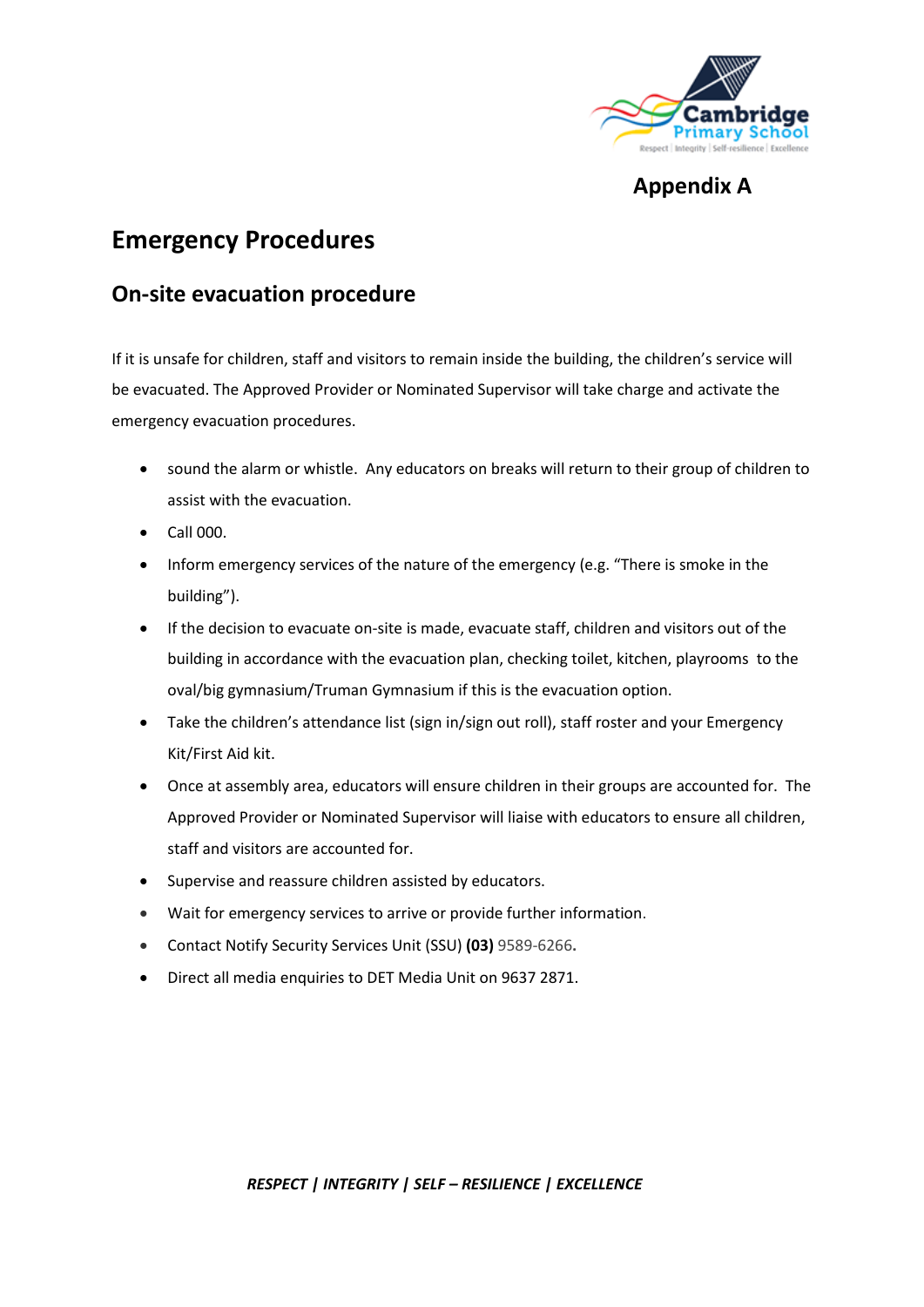

### **Off-site evacuation procedure**

If it is unsafe for children, staff and visitors to remain inside the building, the children's service will be evacuated. The Approved Provider or Nominated Supervisor will take charge and activate the emergency evacuation procedures (or activate the Incident Management Team).

- sound the alarm. Any educators on breaks will return to their group of children to assist with the evacuation.
- Call 000.
- Inform emergency services of the nature of the emergency (e.g. "There is smoke in the building").
- If the decision to evacuate off-site is made, determine which off-site assembly point you will evacuate staff, children and visitors to.
- Evacuate staff, children and visitors in accordance with the evacuation plan, checking toilet, kitchen, playrooms and cot rooms; to the The Grange Community Centre/Cricket Club
- Take the children's attendance list, staff roster and your Emergency Kit/First Aid kit.
- Once at assembly area, educators will ensure children in their groups are accounted for. The Approved Provider or Nominated Supervisor will liaise with educators to ensure all children, staff and visitors are accounted for.
- Supervise and reassure children assisted by educators.
- Wait for emergency services to arrive or provide further information
- Notify Security Services Unit (SSU) **(03)** 9589-6266**.**
- Direct all media enquiries to DET Media Unit on 9637 2871.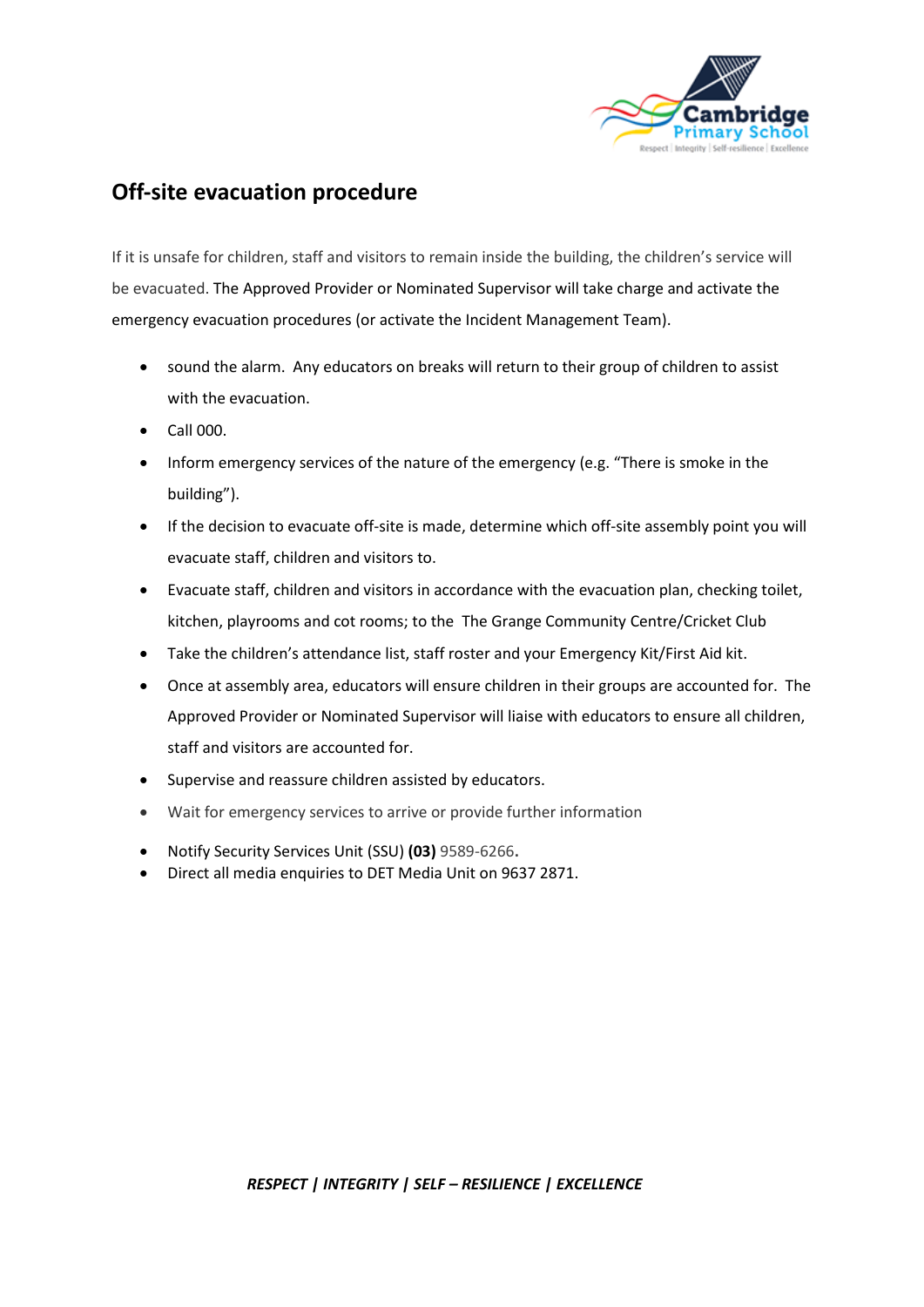

### **Lockdown procedures**

### **Lockout Procedure**

The following lockout procedure will be used when an internal immediate danger is identified and it is determined that children should be excluded from buildings for their safety. The Approved Provider or Nominated Supervisor:

- activates lockout procedures
- announces lockout with instructions about what is required. Instructions may include nominating staff to:
	- o lock doors to prevent entry
	- o check the premises for anyone left inside
	- o obtain Emergency Kit.
- contacts emergency services (000)
- goes to the designated assembly area
- check that children, staff and visitors are all accounted for

#### **Actions after lockout**

- Determine whether to activate the parent re-unification process.
- Determine if there is any specific information staff, children and visitors need to know (e.g. areas of the facility to avoid or parent reunification process).
- Ensure any children, staff or visitors with medical or other needs are supported.
- Follow up with any children, staff or visitors who need support.
- Seek support from the regions Manager, Operations and Emergency Management as required.
- Prepare and maintain records and documentation.
- Undertake operational debrief to review the lockout and procedural changes that may be required.
- notifies Security Services Unit (SSU) **(03)** 9589-6266**.**
- Direct all media enquiries to DET Media Unit on 9637 2871.

### **Shelter-in-place procedures**

The following shelter-in-place procedure will be considered when an event takes place outside of the children's service and emergency services determine the safest course of action is to keep children and staff inside a designated building in the children's service until the external event is handled.

If a shelter-in-place action is determined the Approved Provider or Nominated Supervisor :

• activates shelter-in-place procedures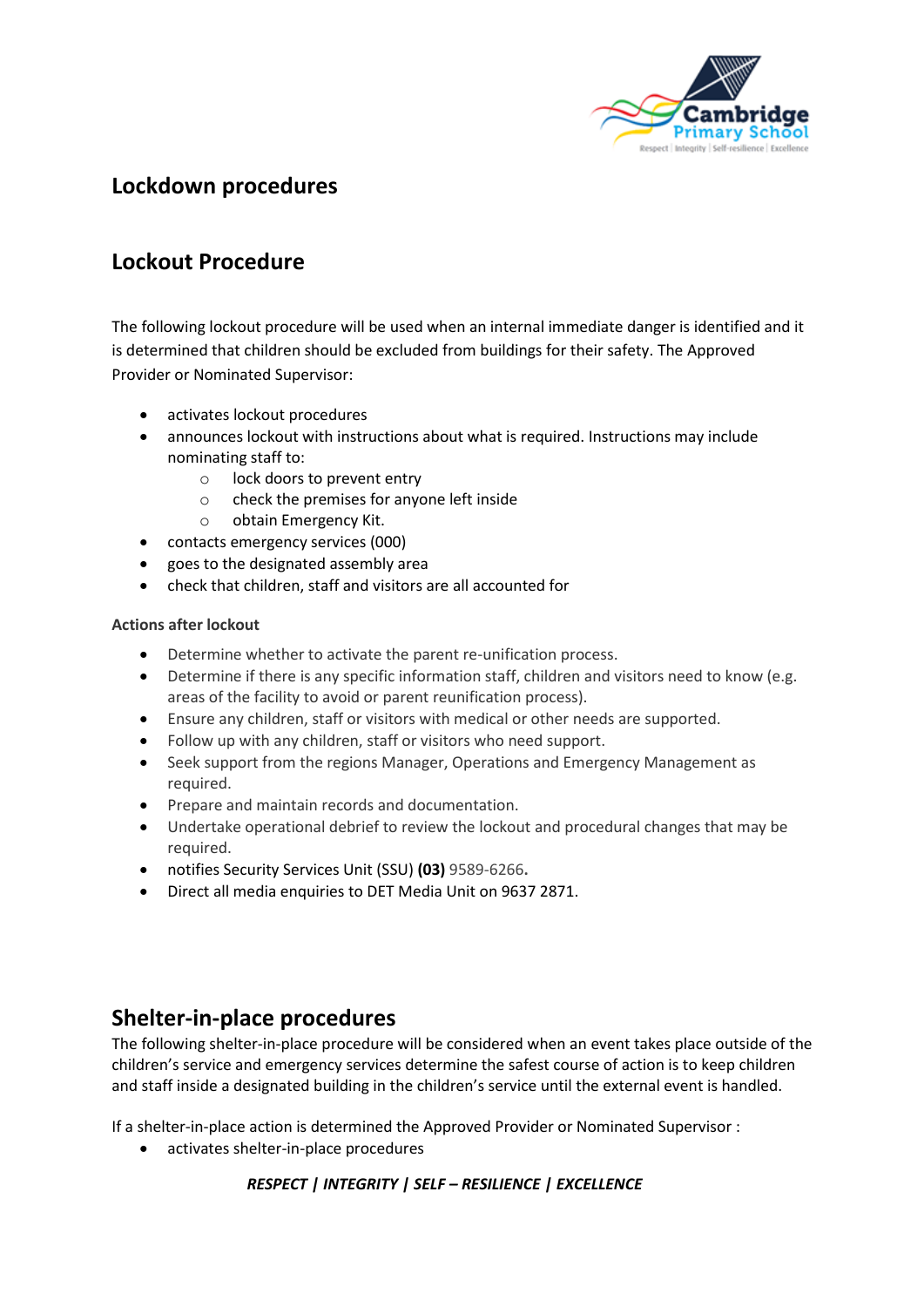

- Moves all children, staff and visitors to the pre-determined shelter-in-place area
- Obtains emergency kit.
- Notifies parents/families if the shelter-in-place is going to extend beyond the services hours of operation.
- Seeks support from the Manager, Operations and Emergency Management at the DEECD region.
- Notify Security Services Unit (SSU) **(03)** 9589-6266**.**
- Direct all media enquiries to DET Media Unit on 9637 2871.

### **Emergency response procedures (specific emergencies)**

#### **FIRE**

- Report the outbreak of fire immediately to the Approved Provider or Nominated Supervisor.
- Remain calm and activate the fire alarm.
- Phone **000** to notify the fire brigade.
- Extinguish the fire **(only if safe to do so).**
- If threat exists evacuate the room/s to the oval/The Grange Community Centre/big gym/Truman Gymnasium closing all doors and windows.
- Check that all areas have been cleared and notify the Incident Controller.
- Check children, staff, visitors and contractors are accounted for.
- Notify Security Services Unit (SSU) **(03)** 9589-6266**.**
- Direct all media enquiries to DET Media Unit on 9637 2871.

#### **SEVERE WEATHER /STORMS AND FLOODING**

- Store or secure loose items external to the building, such as outdoor furniture.
- Secure windows (close curtains & blinds) and external doors. If necessary, tape windows and glass entrances. Utilise boards and sandbags if required.
- Protect valuables and disconnect electrical equipment cover and/or move this equipment away from windows.
- During a severe storm, remain in the building and keep away from windows. Restrict the use of telephone landlines to emergency calls only.
- After storm passes, evaluate the need to evacuate if uncontrolled fires, gas leaks, or structural damage has occurred as a result of the storm.
- Report to the Approved Provider or Nominated Supervisor regarding the status of children, staff and visitors safety
- Notify Security Services Unit (SSU) **(03)** 9589-6266**.**
- Direct all media enquiries to DET Media Unit on 9637 2871.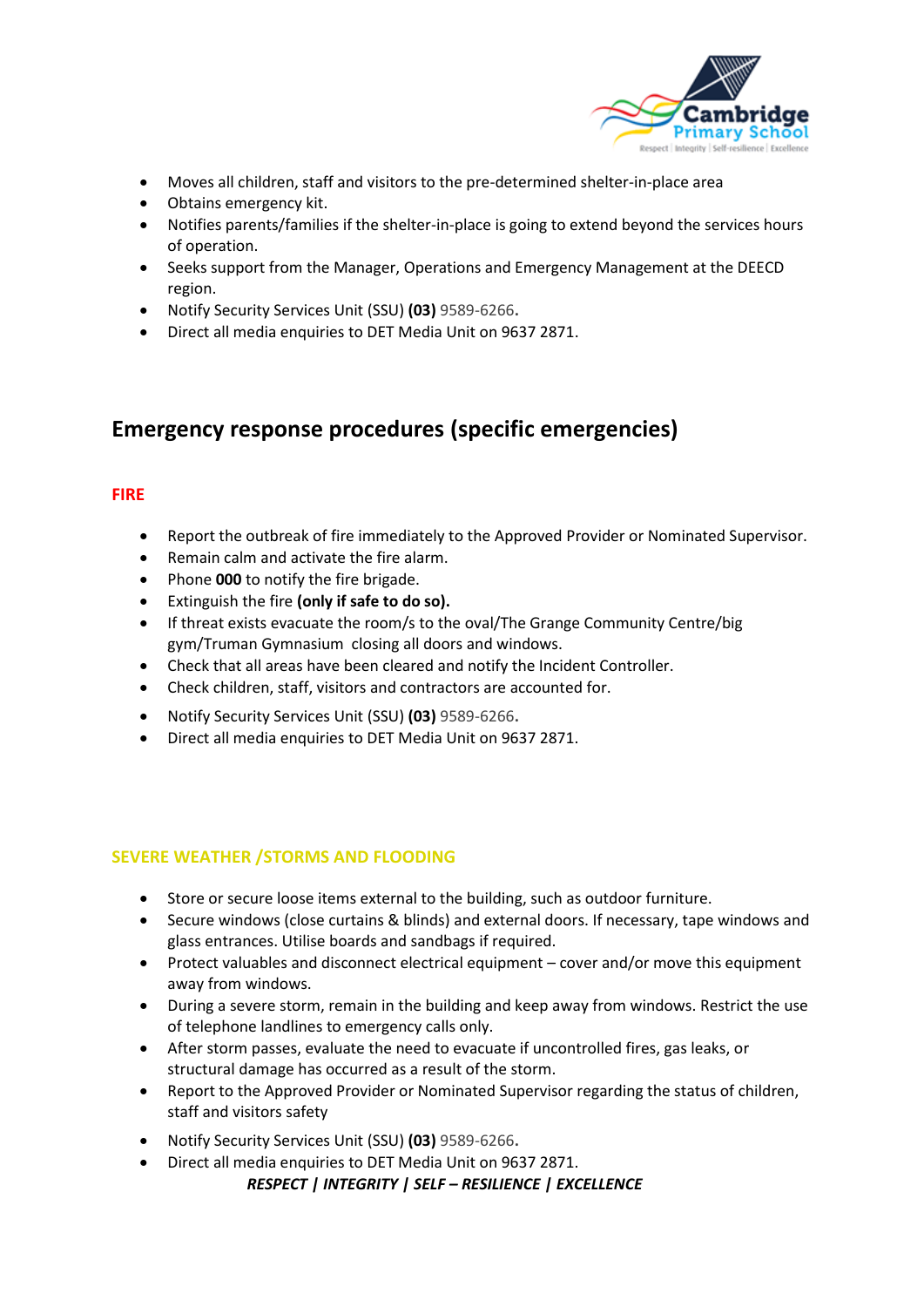

#### **PANDEMIC**

- Be aware of DET Pandemic Incident Response Procedures (the Influenza Pandemic Actions at Appendix D of the Guide to Developing an Emergency Management Plan).
- Ensure basic hygiene measures are in place including the display of hygiene information.
- Provide convenient access to water and liquid soap and/or alcohol-based sanitiser.
- Educate staff and children about covering their cough to prevent the spread of germs.
- Stay alert and follow the instructions of DEECD and the Department of Health (including the Chief Health Officer)
- Notify Security Services Unit (SSU) **(03)** 9589-6266**.**
- Direct all media enquiries to DET Media Unit on 9637 2871.
- Be prepared for multiple waves.

#### **BOMB/CHEMICAL THREAT**

- If a bomb/chemical threat is received by telephone:
	- o **stay calm**
	- o **do not** hang up
	- o refer to the bomb threat checklist.
- If a bomb/chemical threat is received by mail:
	- o avoid handling of the letter or envelope
	- o place the letter in a clear bag or sleeve
	- o inform the Police immediately (000)
- If a bomb/chemical threat is received electronically or through the service's website:
	- o do not delete the message
	- o contact police immediately (000)
- Ensure doors are left open.
- **Do not** touch any suspicious objects found.
- If a suspicious object is found or if the threat specifically identified a given area, then evacuation may be considered.
- Notify Security Services Unit (SSU) **(03)** 9589-6266**.**
- Direct all media enquiries to DET Media Unit on 9637 2871.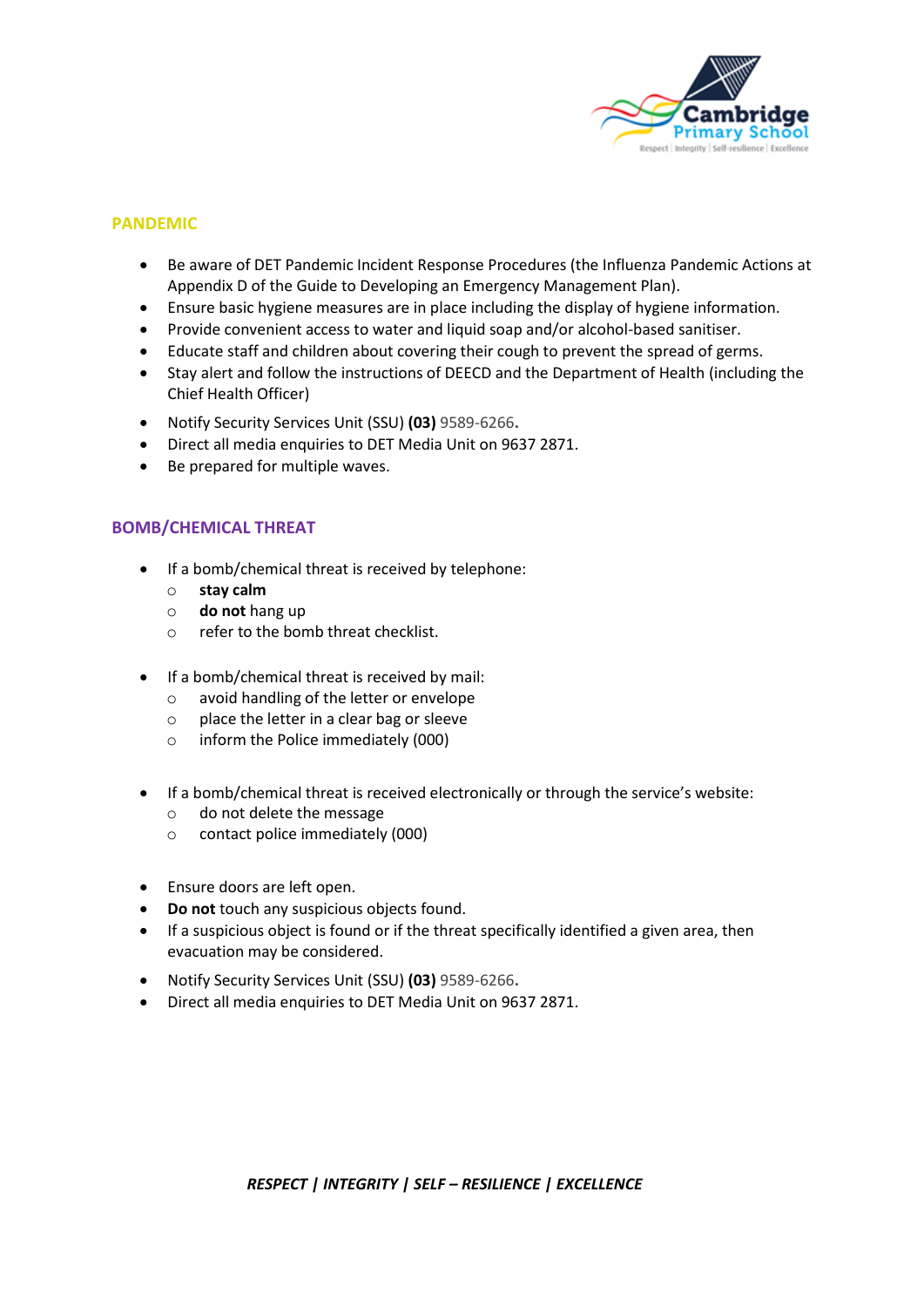

#### **Bomb/substance threat checklist**

*This checklist should be held by persons who regularly accept incoming telephone calls.*

#### **KEEP CALM**

|             | <b>CALL TAKER</b> |                   | <b>CALL TAKEN</b> |
|-------------|-------------------|-------------------|-------------------|
| Name        |                   | Date/Time:        |                   |
| Telephone # |                   | Duration of call  |                   |
| Signature   |                   | Number of callers |                   |

#### **Complete the following for a BOMB THREAT**

| <b>QUESTIONS</b>                   | <b>RESPONSES</b> |
|------------------------------------|------------------|
| When is the bomb going to explode? |                  |
| Where did you put the bomb?        |                  |
| What does the bomb look like?      |                  |
| What kind of bomb is it?           |                  |
| What will make the bomb explode?   |                  |
| Did you place the bomb?            |                  |
| What is your name?                 |                  |
| Where are you going?               |                  |
| What is your address?              |                  |

#### **Complete the following for a SUBSTANCE THREAT**

| <b>QUESTIONS</b>                          | <b>RESPONSES</b> |
|-------------------------------------------|------------------|
| When will the substance be released?      |                  |
| Where is it?                              |                  |
| What does it look like?                   |                  |
| When did you put it there?                |                  |
| How will the substance be released?       |                  |
| Is the substance a liquid, powder or gas? |                  |
| Did you put it there?                     |                  |

| <b>CHARACTERISTICS OF THE CALLER</b> |  |  |
|--------------------------------------|--|--|
| Sex of caller                        |  |  |
| Estimated age                        |  |  |
| Accent if any                        |  |  |
| Speech impediments                   |  |  |
| Voice (loud, soft, etc)              |  |  |
| Speech (fast, slow etc)              |  |  |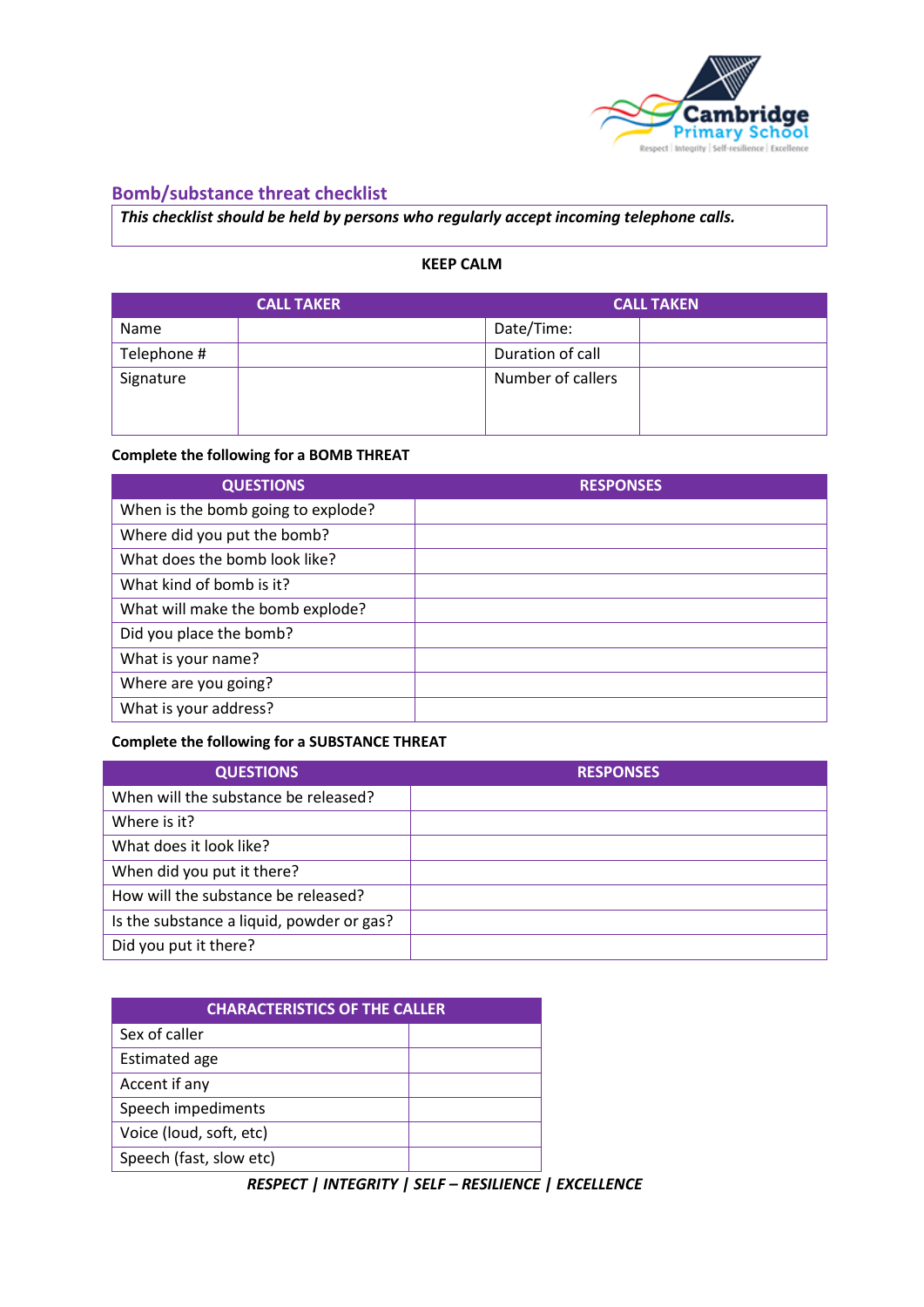

| Dictation (clear, muffled, etc) |  |
|---------------------------------|--|
| Manner (calm, emotional, etc)   |  |
| Did you recognise the voice?    |  |
| If so, who do you think it was? |  |

| <b>LANGUAGE</b>                        |                |  |
|----------------------------------------|----------------|--|
| Abusive                                | ] Taped        |  |
| Well Spoken                            | 1 Irrational   |  |
| 1 Incoherent                           | ] Message read |  |
| by caller                              |                |  |
| [ ] Other                              |                |  |
| (Specify)                              |                |  |
| Was the caller familiar with the area? |                |  |

| <b>BACKGROUND NOISE</b> |                      |  |  |
|-------------------------|----------------------|--|--|
| ] Music                 | 1 Local call         |  |  |
| ] Machinery             | ] Long               |  |  |
|                         | <b>Distance Call</b> |  |  |
| [ ] Aircraft            | [ ] Other            |  |  |
|                         | .<br>(specify)       |  |  |

#### **EXACT WORDING OF THREAT**

| <b>ACTIONS</b>  |  |  |  |
|-----------------|--|--|--|
| REPORT CALL TO: |  |  |  |
| ACTIONS:        |  |  |  |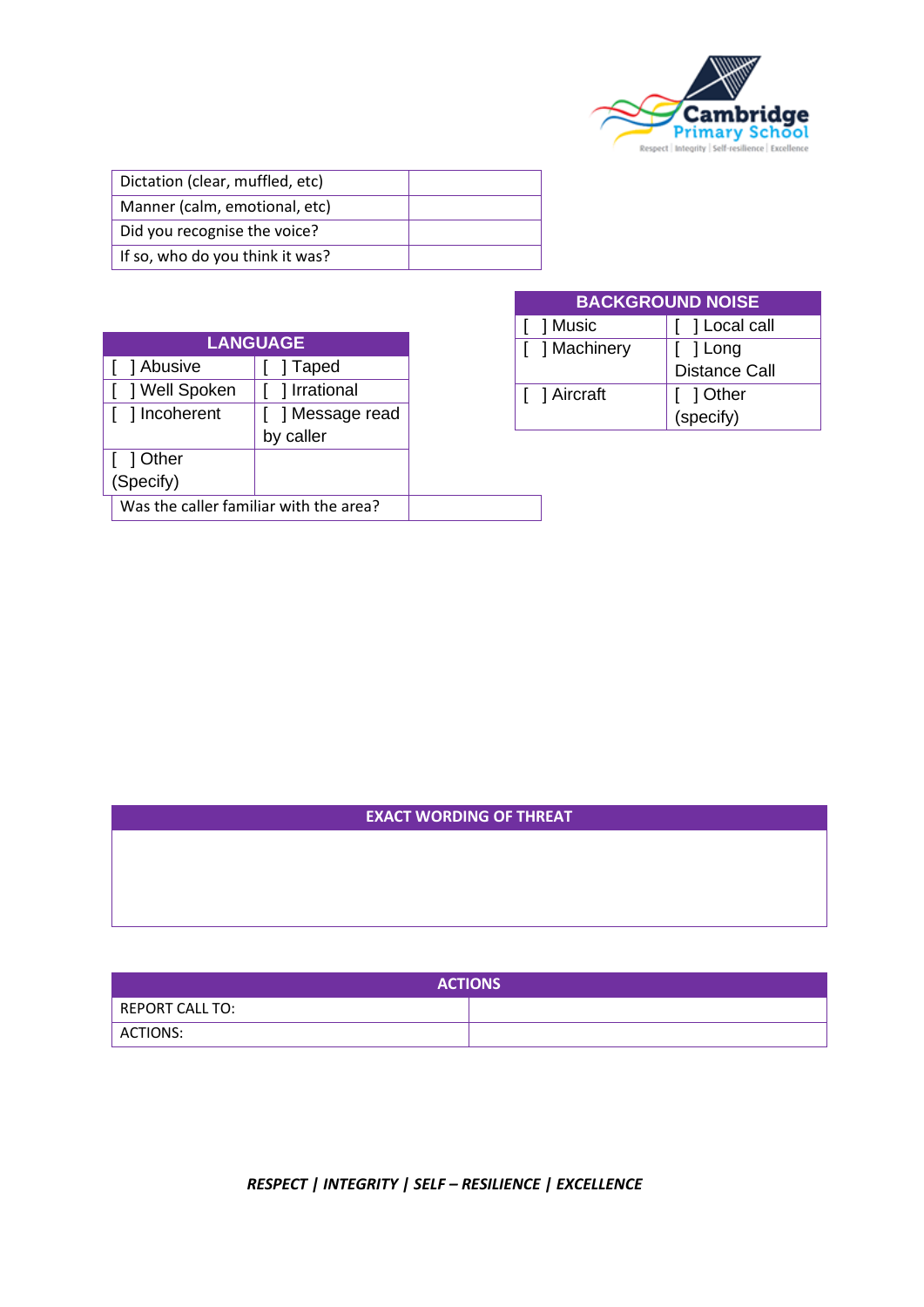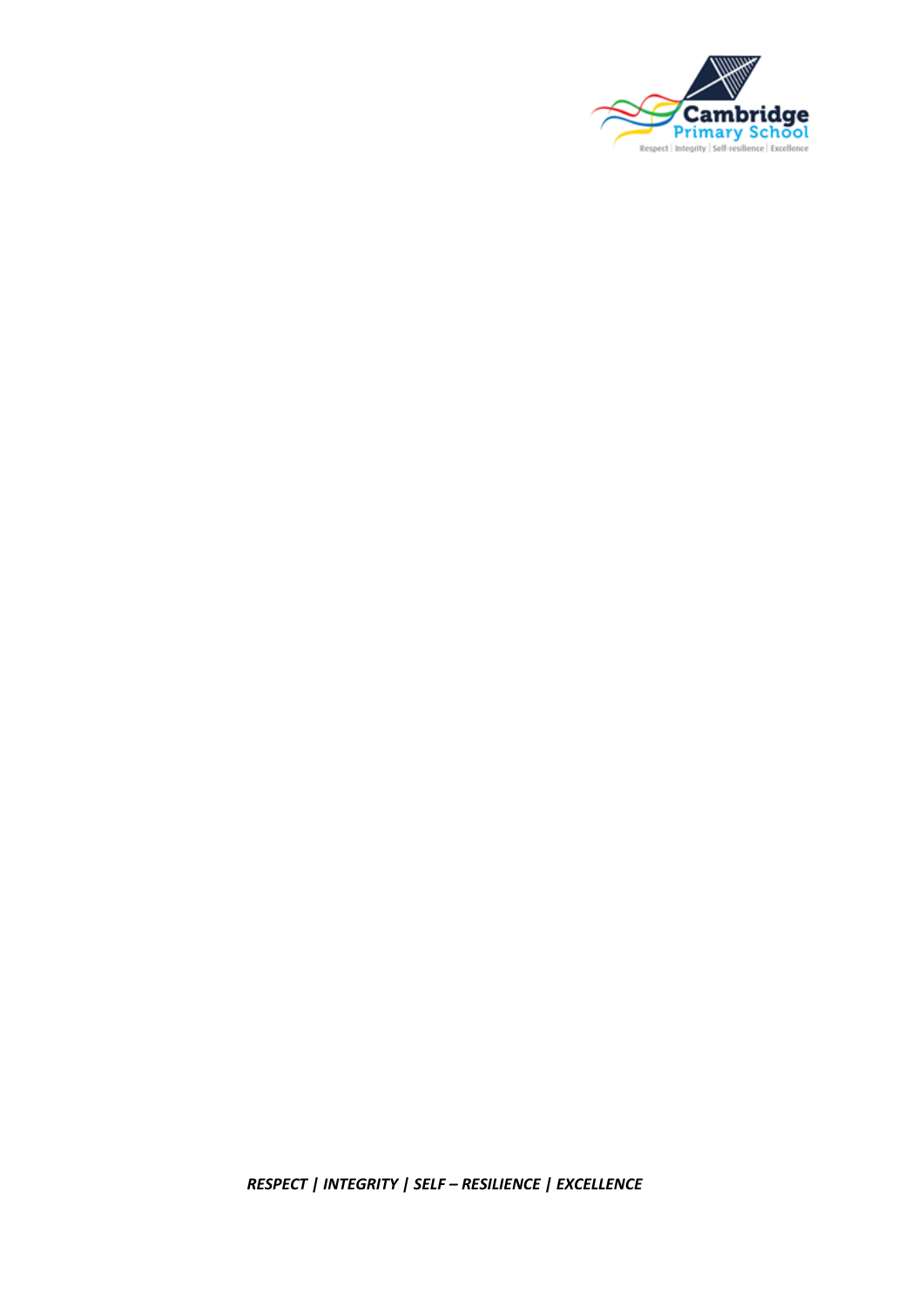

#### **MAJOR EXTERNAL EMISSIONS/SPILL (includes gas leaks)**

- Notify the Approved Provider or Nominated Supervisor.
- Call the Fire Brigade by dialling 000.
- Turn off gas supply.
- If it's a gas leak onsite, notify your gas provider (number can be found on the emergency numbers and key contacts page).
- Evacuate staff, children, and visitors (including contractors) to The Grange Community Centre/Cricket Club.
- Check staff, children and visitors are accounted for.
- Contact the region for advice and support, as appropriate.
- Notify Security Services Unit (SSU) **(03)** 9589-6266**.**
- Direct all media enquiries to the DET's Media Unit on 9637 2871.
- Await 'all clear' or further advice before resuming normal children's services activities.

#### **INTERNAL EMISSION/SPILL (e.g. cleaner's storeroom)**

- Move staff/children away from the spill to a safe area.
- If safe to do so, the spill can be cleaned up by staff. Personal Protective Equipment should be worn as per the requirements of the Material Safety Data Sheet and Safety Work Procedure/Practice (procedures including OHS Service Policy).
- Contact the Fire Brigade if the nature of the emission/spill is unknown or it is unsafe to manage.
- Notify Security Services Unit (SSU) **(03)** 9589-6266**.**
- Direct all media enquiries to the DET's Media Unit on 9637 2871.
- Notify WorkSafe Victoria **132360** if required (refer to Notifiable Incidents to WorkSafe Flowchart).

#### **EARTHQUAKE**

• Don't panic.

#### **If outside**

Instruct staff and children to:

- Stay outside and move away from buildings, streetlights and utility wires.
- DROP, COVER and HOLD
	- o DROP to the ground
	- o Take COVER by covering their head and neck with your arms and hands
	- o HOLD on until the shaking stops.

#### **If inside**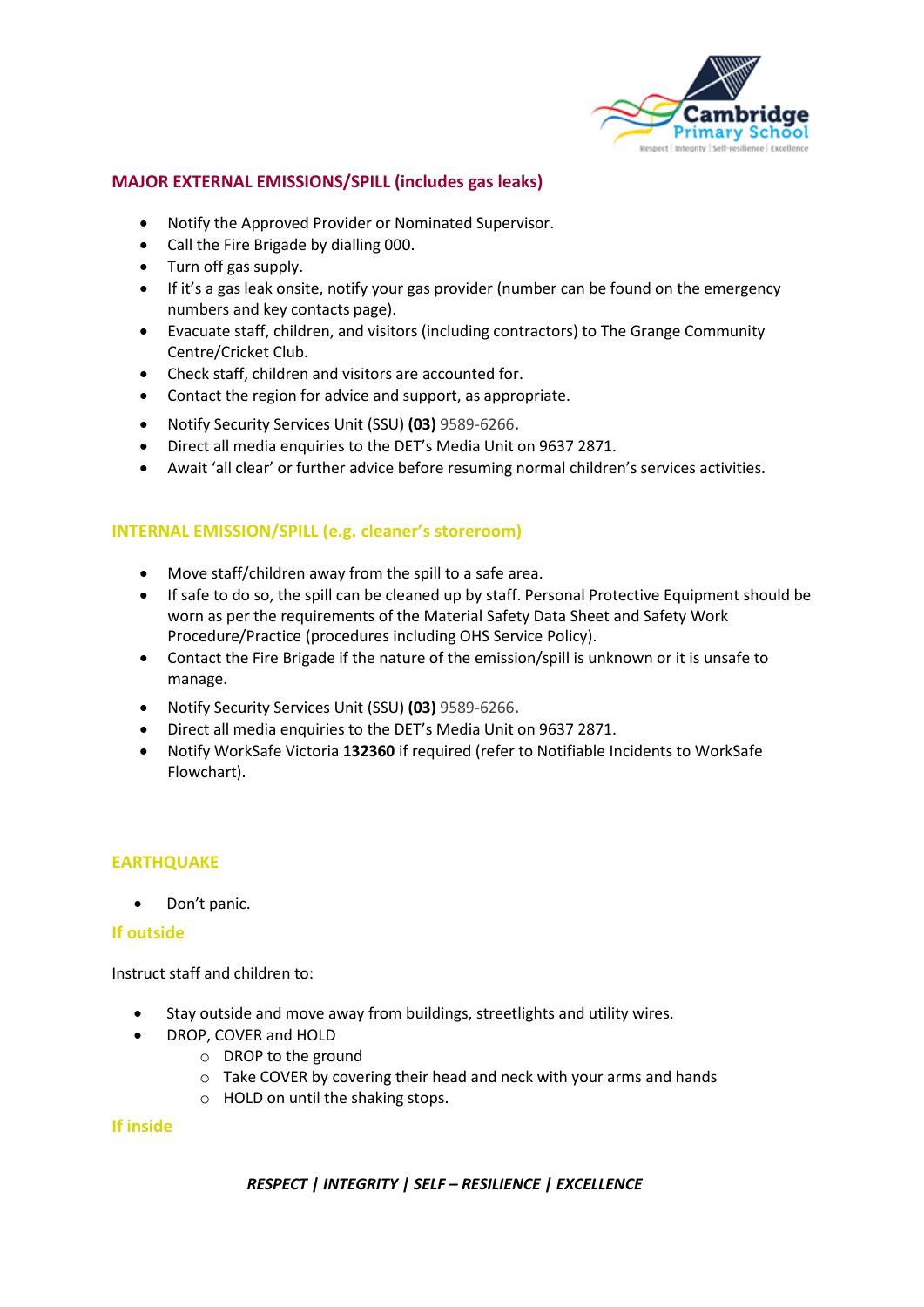

Instruct staff and children to:

- Move away from windows, heavy objects, shelves etc.
- DROP, COVER and HOLD
	- o DROP to the ground
		- o Take COVER by getting under a sturdy table or other piece of furniture or go into the corner of the building covering their faces and head in their arms
		- o HOLD on until the shaking stops.

#### **After the earthquake**

- Evaluate the need to evacuate if there are uncontrolled fires, gas leaks or structural damage to the building you are in.
- If you evacuate, watch out for fallen trees, power lines, and stay clear of any structures that may collapse.
- Arrange medical assistance where required.
- Help others if you can.
- Report the status of staff, children and visitor safety to the Incident Controller (Chief Warden).
- Tune in to ABC radio if you can and follow any emergency instructions.
- Notify Security Services Unit (SSU) **(03)** 9589-6266**.**
- Direct all media enquiries to the DET's Media Unit on 9637 2871.
- If there is damage to the facility, if it is safe to do so, you may take notes and photographs for insurance purposes.

#### **MEDICAL EMERGENCY**

- Check for any threatening situation and remove or control it (if safe to do so).
- Remain with the casualty and provide appropriate support.
- Notify First Aid Officer.
- Notify the Approved Provider or Nominated Supervisor.
- Notify the ambulance by dialling '000'.
- Designate someone to meet and direct the ambulance to the location of the casualty.
- Try not to leave the casualty alone unless emergency help arrives.
- Do not move the casualty unless exposed to a life threatening situation.
- Notify Security Services Unit (SSU) **(03)** 9589-6266**.**
- Direct all media enquiries to the DET's Media Unit on 9637 2871.

#### **INTRUDER/PERSONAL THREAT**

- Notify the Approved Provider or Nominated Supervisor.
- Notify the police by dialling '000' and requesting assistance.
- Do not do or say anything to the person to encourage irrational behaviour.
- Initiate action to restrict entry to the building if possible and confine or isolate the threat from building occupants.
- Determine if evacuation or lockdown is required. Evacuation only should be considered if safe to do so.